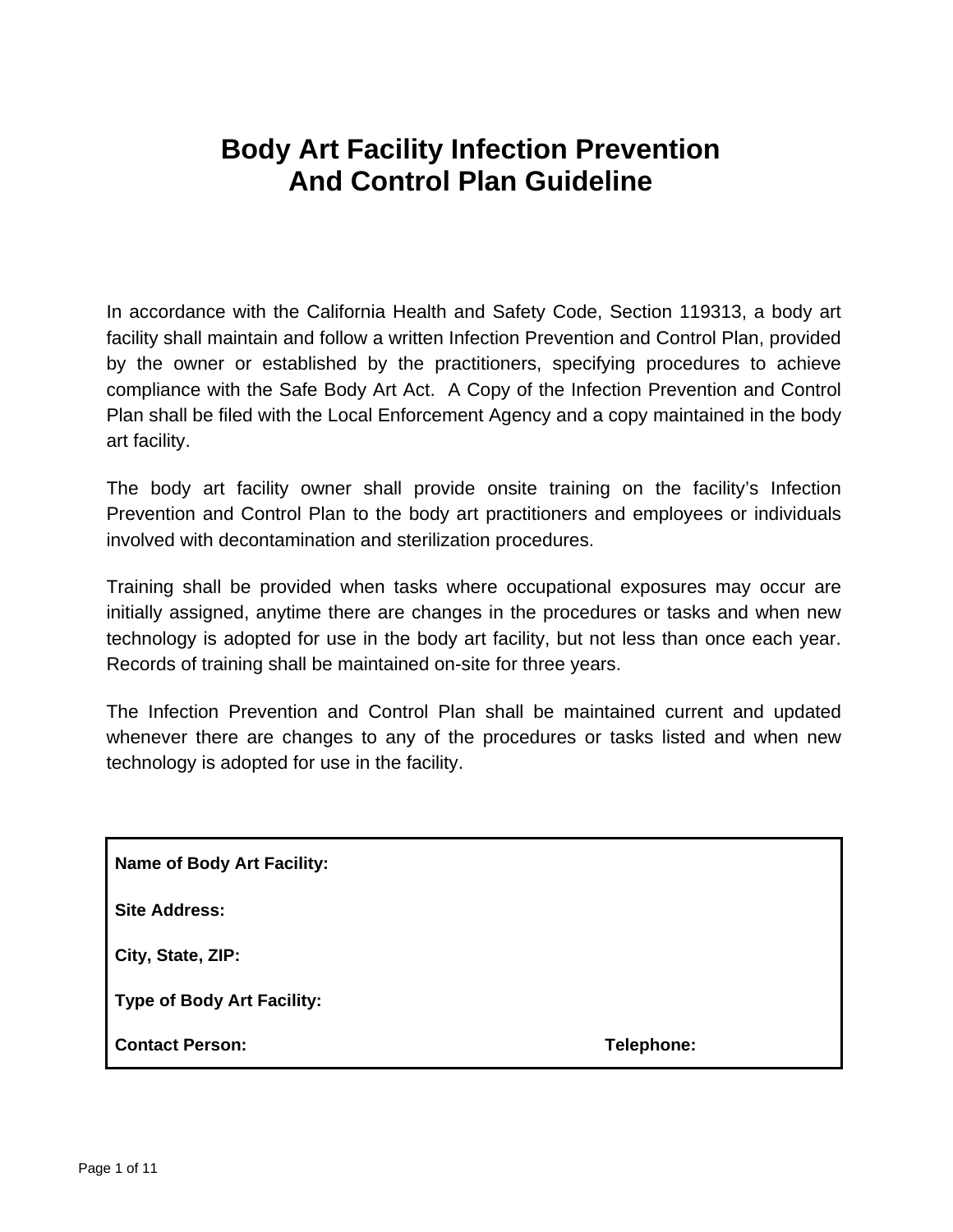- **A. Decontamination and Disinfection:** Describe the procedures for decontaminating and disinfecting of workstation and surfaces (California Health and Safety Code 119308 (b) and 119309 (a)(b)(c)(d)(e)).
	- 1. Workstation surfaces/counter tops: 2. Workstation chairs/stools: 3. Trays: 4. Armrests: 5. Headrests: 6. Procedure area: 7. Tables: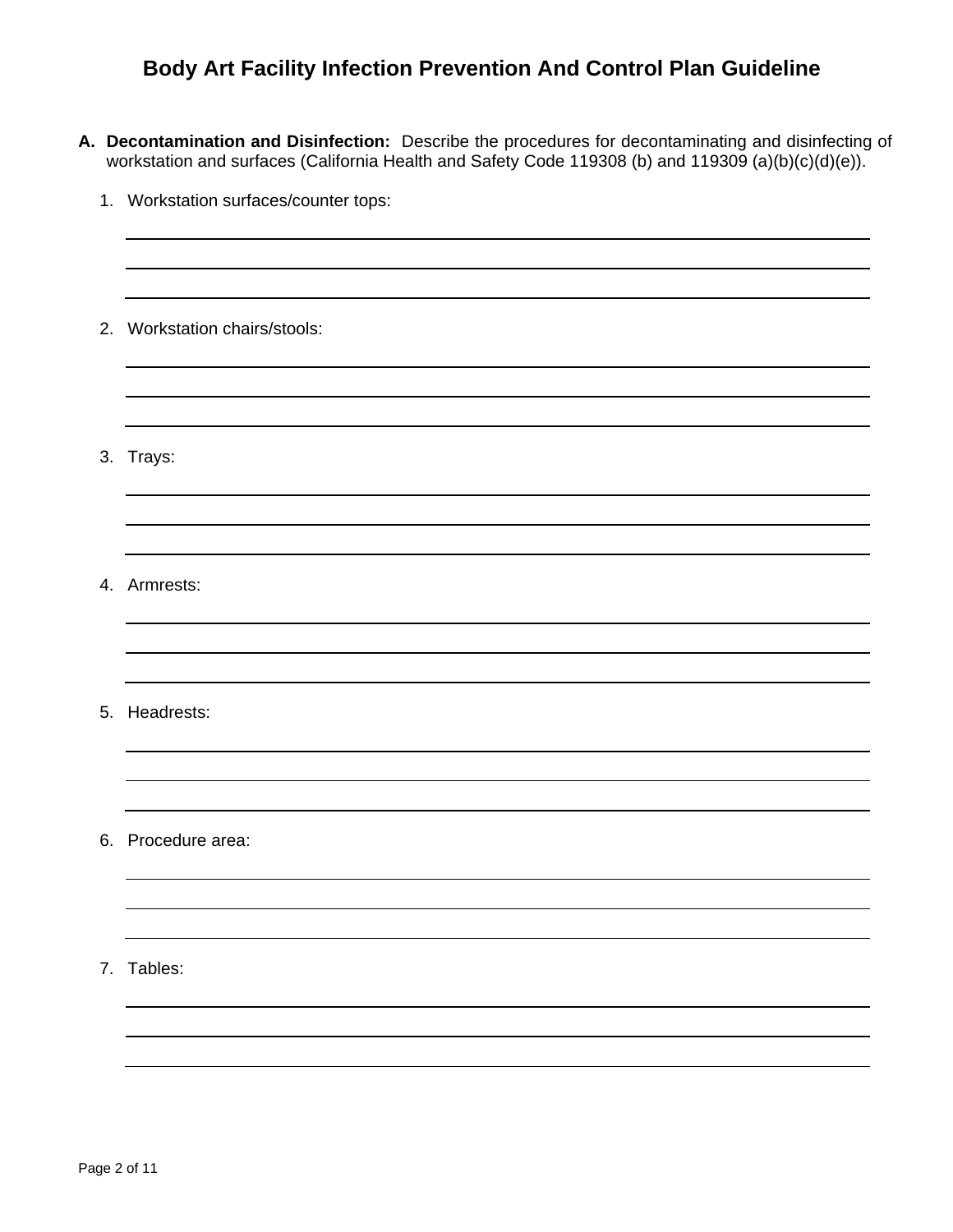- 8. Tattoo machine and Clip Cord:
- 9. Reusable instruments, calipers, needle tubes, etc. portable light fixtures or other:

10. Permanent Cosmetic Machine:

- **B. Reusable Instruments or Disposable:** Describe the procedures used for decontaminating, sterilizing, packaging and storing of reusable instruments. Include the procedures for labeling of sterilized peel-pack. Indicate whether the body art facility uses all pre-sterilized, single-use and disposable instruments. Describe the record keeping logs and procedure logs maintained on-site when using 100% pre-sterilized, single-use and disposable instruments (California Health and Safety Code 119309 and 119315).
	- 1. Needle tubes:

2. Calipers:

3. Other instruments: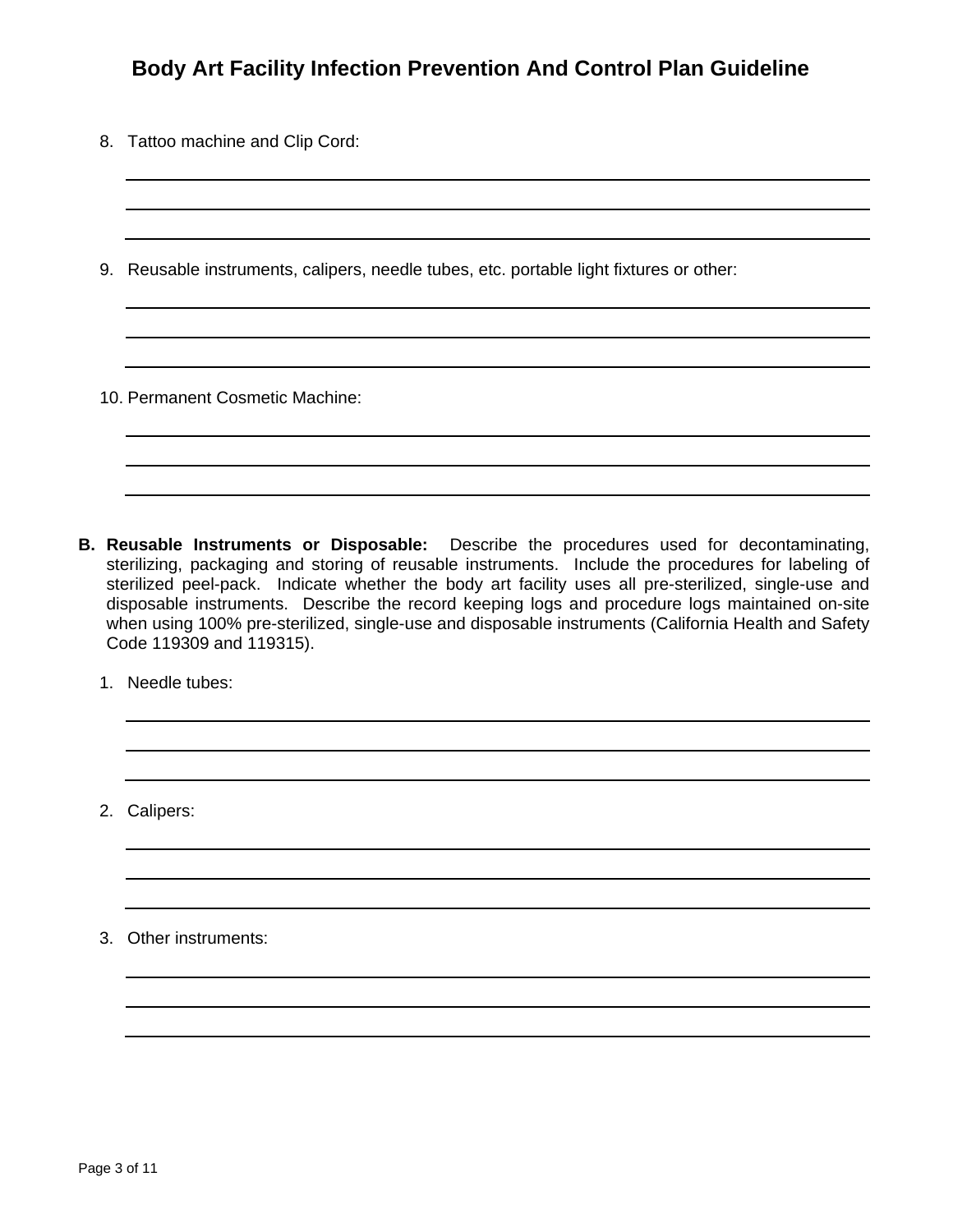**C. Storage:** Describe the storage location and equipment used for the storage of clean and sterilized instrument peel packs to protect the packages from exposure to dust and moisture (California Health and Safety Code 119315 (c)).

- **D. Set Up and Tear Down of Workstation:** Describe the procedure for setting up and tearing down the workstation for the following procedures (California Health and Safety Code 119308, 119309 (c), 119311, and 119313 (b)(4)).
	- 1. Tattoo:

2. Piercing:

3. Permanent Cosmetics:

4. Branding:

**E. Prevention of Cross Contamination:** Describe the techniques used to prevent the contamination of instruments, tattoo machines, trays, tables, chairs, clip cords, power supplies, squeeze bottles, inks, pigments, lamps, stools, soaps, procedure sites and additional areas of potential contamination during body art procedures. Include barriers provided to prevent cross contamination. Describe how procedure sites are prepared for a body art procedures. (California health and Safety Code 119308, 119309, and 119311 (c)(d)(e)(f)).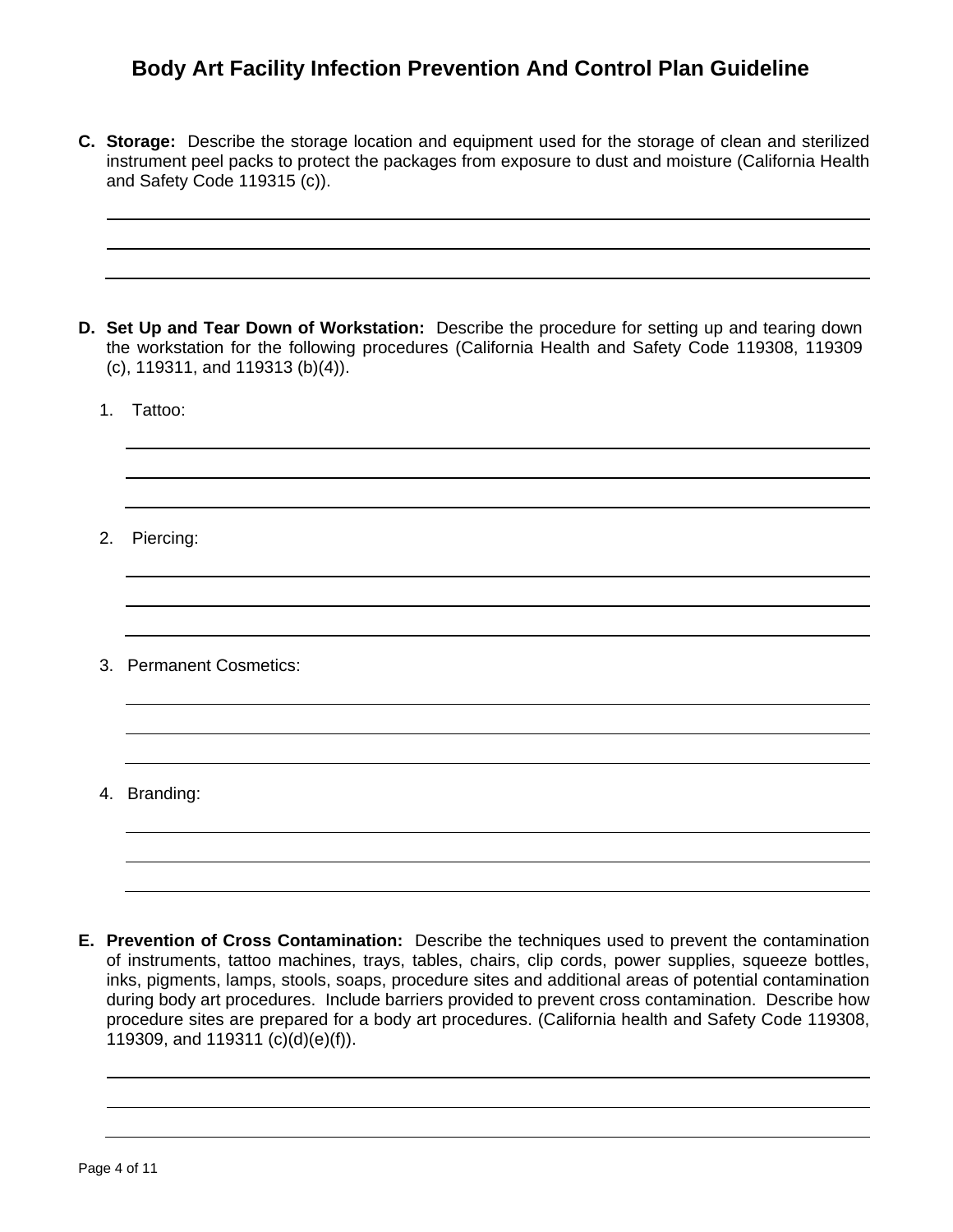**E. Prevention of Cross Contamination (Continued):**

**F. Sharps Containers:** Describe the procedures used for the safe handling of sharps and indicate the location of the in-use sharps containers. Indicate disposal frequency for sharps waste (California Health and Safety Code 119314 (e)).

- **G. Sharps Disposal:** Describe the disposal of sharps used during a body art procedure (California Health and Safety Code 119308 (b)(3) and 119311 (g)).
	- 1. Needles and needle bars:
	- 2. Razors:
	- 3. Other sharps or single-use marking pens used on open skin:

**H. List the Medical Waste Hauler, Mail-back System or Alternative Treatment Technology used for the disposal of sharps containers (California Health and Safety Code 119314 (e)):** 

| Medical Waste Hauler:  |  |  |
|------------------------|--|--|
| <b>Street Address:</b> |  |  |
| City, State, ZIP:      |  |  |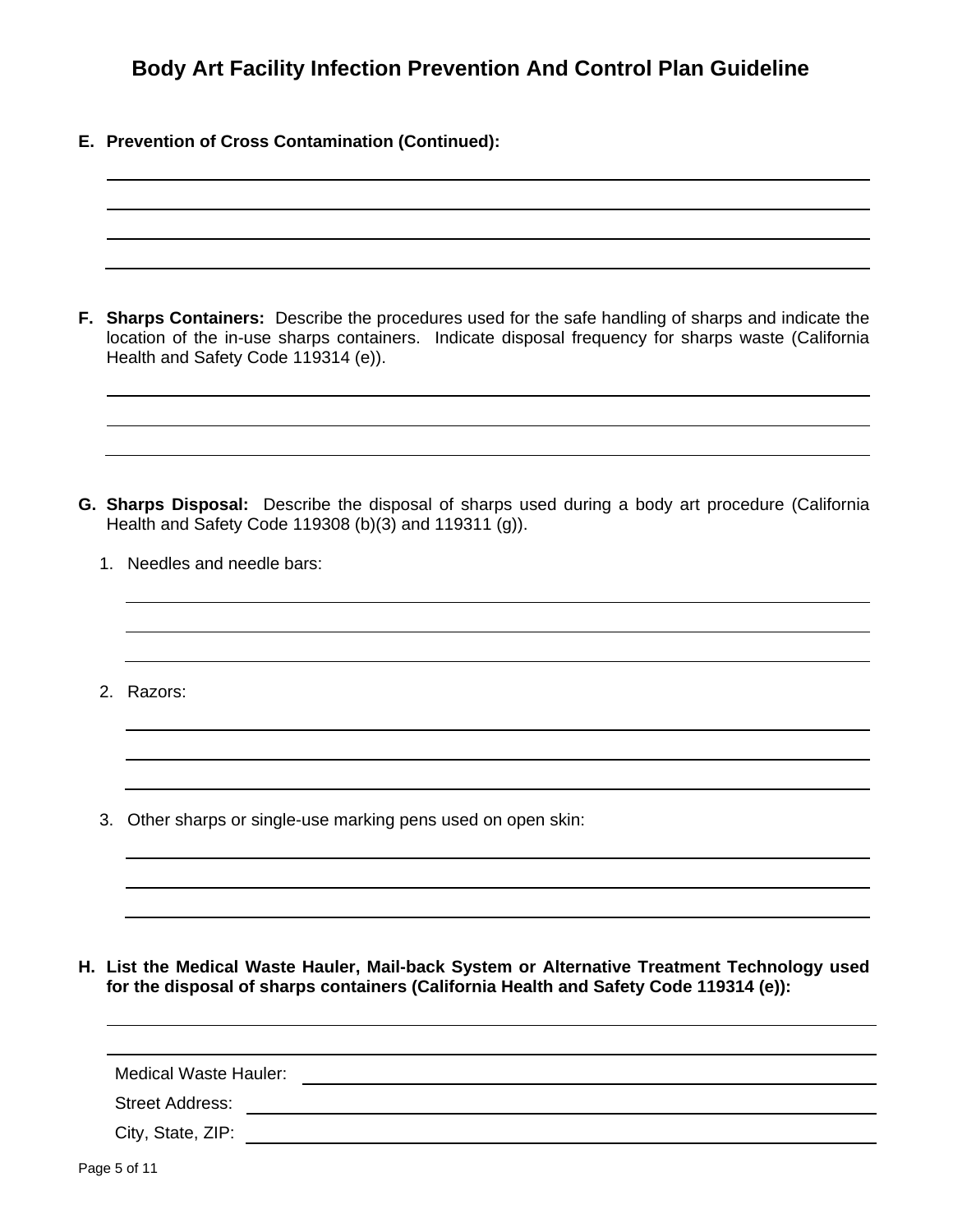- **I. Sterilization of Jewelry:** Describe the procedure used for the sterilization of jewelry prior to placing into newly pierced skin (California Health and Safety Code 119310 (a) and 119315).
- **J. Sterilization room:** Describe the procedure used for decontaminating instruments prior to placing them into the autoclave. Indicate whether instruments are manually washed or machine washed, such as with an Ultrasonic machine. Describe the material used for soaking dirty instruments in the machine, such as Tergazyme (California Health and Safety Code 119309 (b)(e)(g). 119314 (c), and 119315 (b)).
- **K. Disinfection Products:** List the disinfectant products used at the body art facility (California Health and Safety Code 119301 (k) and 119308 (b)(6)).
- **L. Time and Temperature:** List the temperature of the autoclave and duration of time at that temperature required for the sterilization of clean instruments. Indicate where the sterilization log is maintained on-site. Indicate whether each sterilization load is tested using Class 5 integrators (California health and Safety Code 119315 (b)(3)(5)).

Time: Temperature: Psi:

- **M. Personal Protective Equipment:** List the personal protective equipment used during a body art procedure for the practitioner and the client (California Health and Safety Code 119308 (a) and 119309 (j)).
- **N. Handwashing Sink:** List the locations of the handwash sinks and describe the items supplied at each sink (California Health and Safety Code 119314 (b)(3)).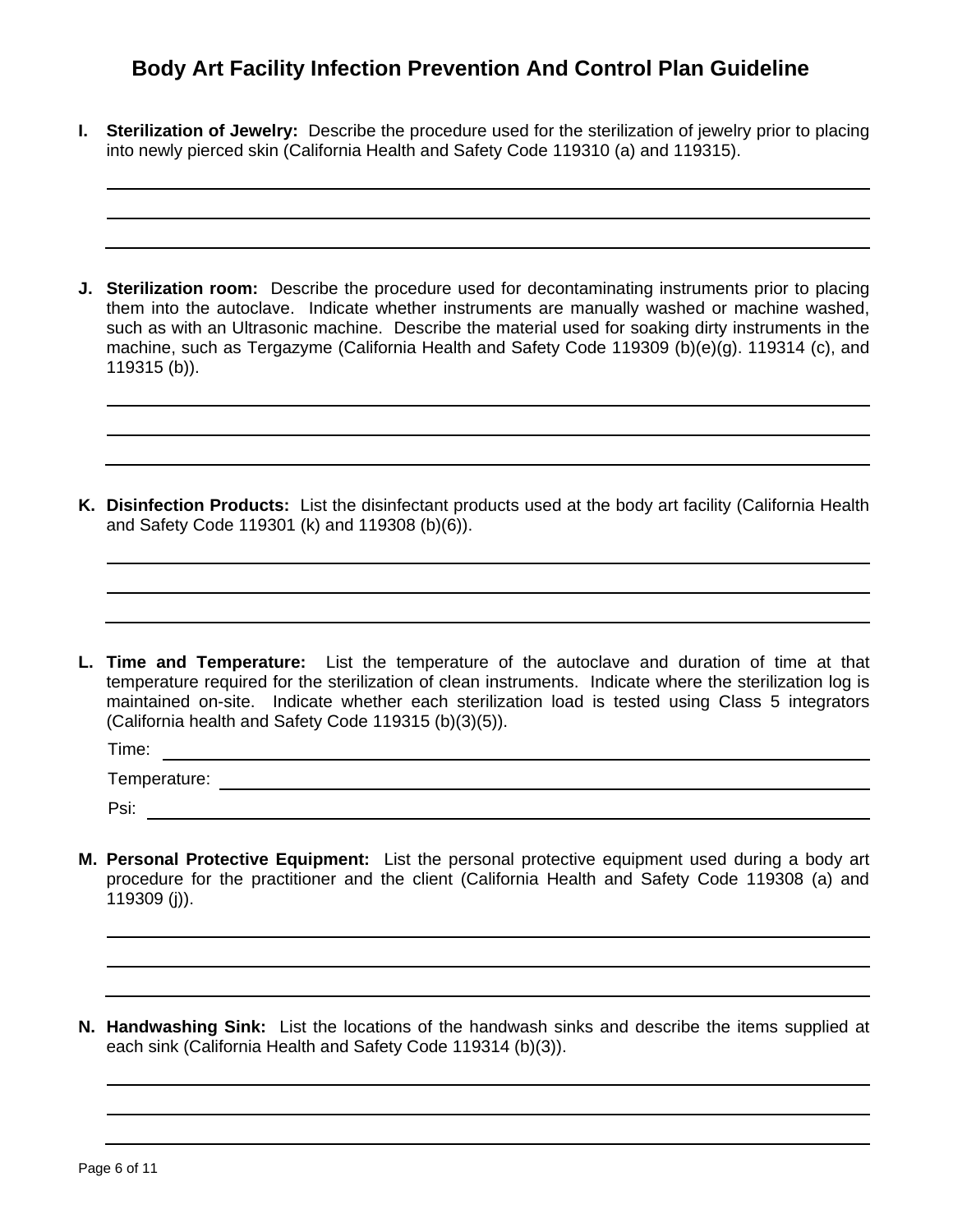**O. Aftercare Procedure:** Describe the written recommendation and care information provided to the client after a body art procedure. List the type of bandages or wrapping provided after a body art procedure (California Health and Safety Code 119309 (a)(b)(c)).

**P. Procedure for an Accidental Spill:** Describe the clean-up and disinfection procedure taken when there is an accidental spill of sharps (California Health and Safety Code 119309 (a)(b)(c)).

**Q. Trash Receptacles and Disposal of Contaminated Trash:** List the type of trash receptacles used and their location throughout the body art facility. Describe the procedure for the disposal of contaminated items, such as gloves (California Health and Safety Code 119311 (a) and 119314 (d)).

**R. Negative/Failed Spore Test:** Describe the procedure conducted when a monthly spore test has failed. Indicate where the facility maintains a spore test log on-site (California Health and Safety Code 119315 (b)(2)(4)).

**S. Commercial Ink or Pigment Manufacturers:** List the manufacturer(s) for the inks or pigments used at the facility. Describe the procedure for dilution of inks. Only sterile water should be used for dilution of inks or pigments (California Health and Safety Code 119311 (b)(c)(d)(e)).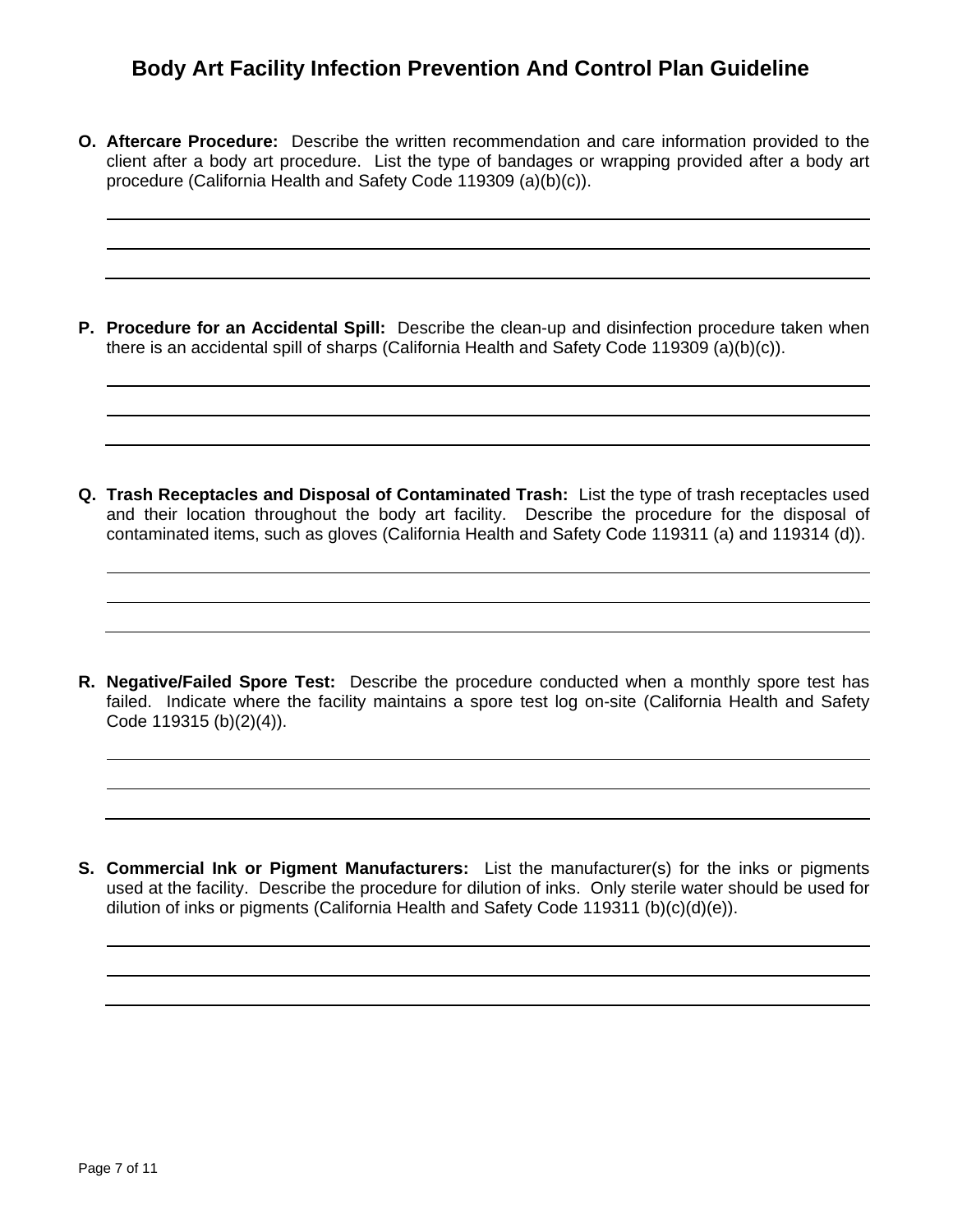**T. Permanent Cosmetic Machine Name and Manufacturer:** Provide the model name and number for the permanent cosmetic machine(s) used (California Health and Safety Code 119311 (i)(j)).

**U. Service Animals:** Describe the facility's policy regarding service animal presence in procedure, decontamination, and sterilization areas (California Health and Safety Code 119314 (f)).

Maintain a copy of this completed document in your files. Submit one copy to the Local Enforcement Agency.

*I hereby certify that all body art practitioners performing body art at this facility and employees or individuals involved with decontamination and sterilization procedures have been trained with the procedures and information contained in this document. To the best of my knowledge and belief, the statements made herein are correct and true.* 

Signature: **Date: Date: Date: Date: Date: Date: Date: Date: Date: Date: Date: Date: Date: Date: Date: Date: Date: Date: Date: Date: Date: Date: Date: Date: Date: Date: Da** 

Title: <u> 1980 - Johann Barbara, martin amerikan basar dan basa dan basa dan basa dalam basa dalam basa dalam basa dala</u>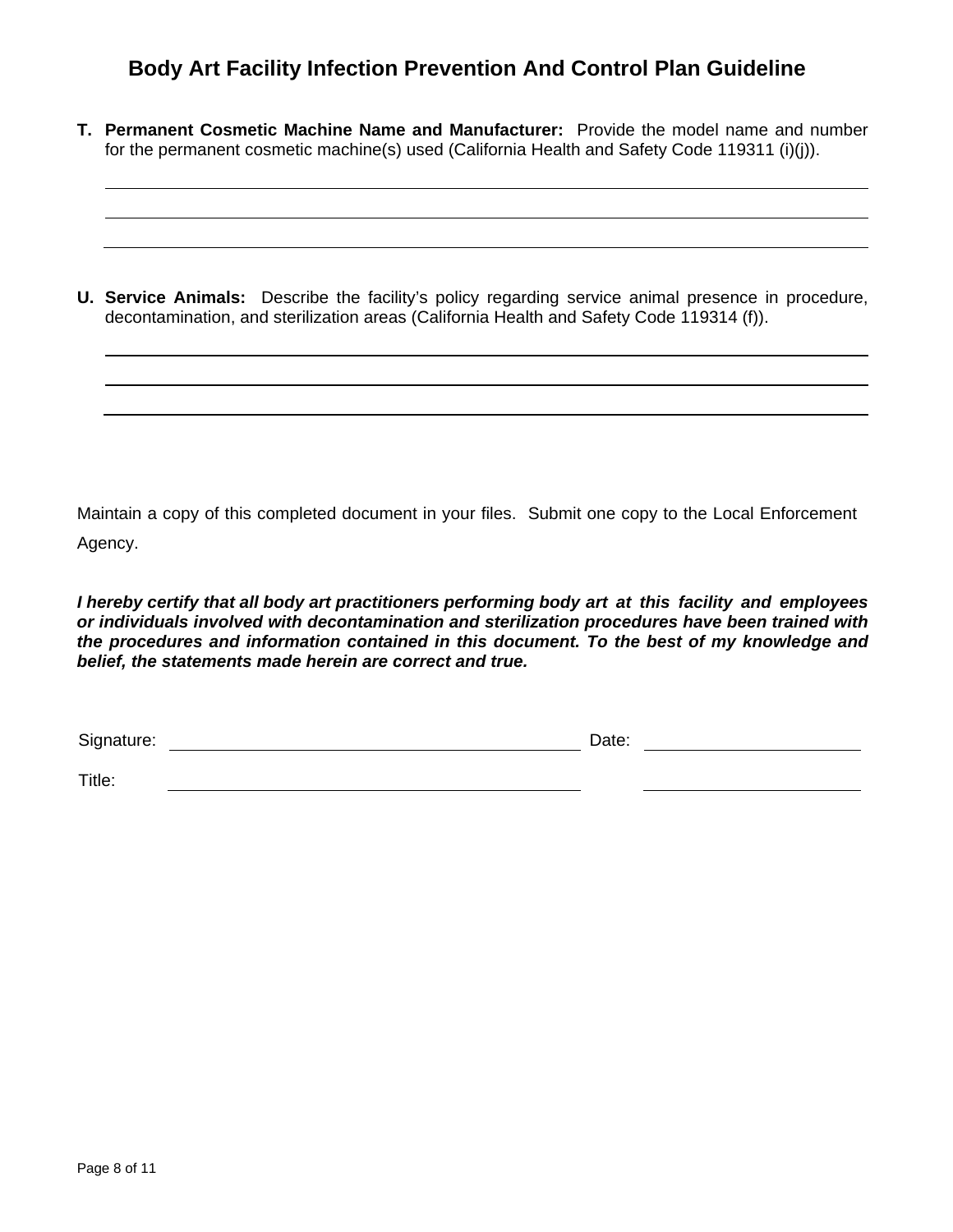## **Sterilization Procedures**

When a body art facility is equipped with a decontamination and sterilization room and will be sterilizing reusable instruments and body art jewelry, the following sterilization procedures must be followed:

- 1. Clean instruments to be sterilized shall first be sealed in peel-packs that contain either a sterilizer indicator or internal temperature indicator. The outside of the pack shall be labeled
- 2. Sterilizers shall be loaded, operated, decontaminated and maintained according to manufacturer' directions, and shall meet all of the following standards:
	- Only equipment manufactured for the sterilization of medical instruments shall be used.
	- Sterilization equipment shall be tested using a commercial biological indicator monitoring system after the initial installation, after any major repair, and at least once per month. The expiration date of the monitor shall be checked prior to each use.
	- Each sterilization load shall be monitored with mechanical indicators for time, temperature, pressure, and at a minimum, class V integrators. The Class V integrator gives an immediate response on whether the sterilization has been achieved. Each individual sterilization pack shall have an indicator.
	- Biological indicator monitoring test results shall be recorded in a log that shall be kept on site for two years after the date of the results.
	- A written log of each sterilization cycle shall be retained on site for two years and shall include all of the following information:
		- The date of the load.
		- A list of the contents of the load.
		- The exposure time and temperature.
		- The results of the Class V integrator.
		- For cycles where the results of the biological indicator monitoring test are positive, indicate how the items were cleaned, and proof of a negative test before reuse.
- 3. Clean instruments and sterilized instrument packs shall be placed in clean, dry, labeled containers, or stored in a labeled cabinet that is protected from dust and moisture. Use clean gloves to handle sterilized packages to prevent cross contamination of the sterilized item when the package is opened for use.
- 4. Sterilized instruments shall be store in the intact peel-packs or in the sterilization equipment cartridge until time of use.
- 5. Sterile instrument packs shall be evaluated at the time of storage and before use. If the integrity of a pack is compromised, including, but not limited to, cases where the pack is torn, punctured, wet or displaying any evidence of moisture contamination, the pack shall be discarded or reprocessed before use.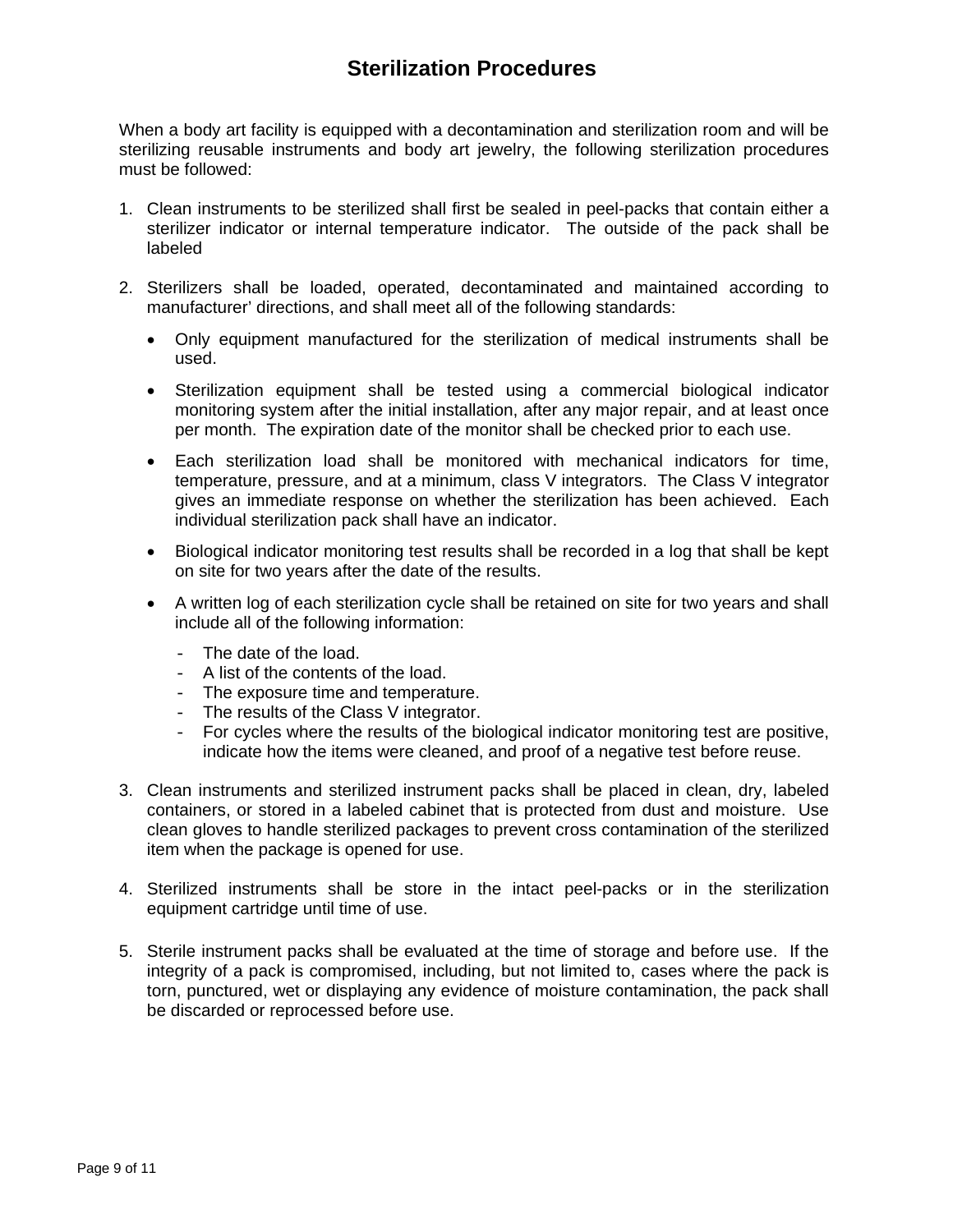- 6. A body art facility that does not afford access to a decontamination and sterilization area that meets the standards of subdivision (c) of Section 119314 of the California Health and Safety Code or that does not have sterilization equipment shall use only purchased disposable, single-use, pre-sterilized instruments. In place of the requirements for maintaining sterilization records, the following records shall be kept and maintained for a minimum of 90 days following the use of the instruments at the site of practice for the purpose of verifying the use of disposable, single-use, pre-sterilized instruments:
	- A record of purchase and use of all single-use instruments.
	- A log of all procedure, including the names of the practitioner and client and the date of the procedure.

## **Operating Conditions for Autoclave**

**Cleaning:** Remove all material on the instruments during the cleaning process to ensure that the sterilization process is achieved. The cleaning process can be a manual cleaning or by use of an ultrasonic machine.

**Packaging:** Package the instruments with hinges in the open position to ensure that the ridges and crevices of the instruments are sterilized.

**Loading:** Load the autoclave with the packages upright on their sides. Peel packs should be on edge with the plastic side next to a paper side to allow for steam penetration. Do not overload the autoclave to allow proper flow of the steam to achieve sterilization.

**Steam Sterilization:** Temperature should be 121° C or 250° F: pressure should be 106kPa (15lbs/in2); 30 minutes for packaged items. At a higher temperature of 132° C or 279° F, pressure should be 30 lbs/in2; 15 minutes for packaged items.

Allow all items to dry before removing them from the autoclave. Use clean gloves to handle packaged items.

Pressure settings (kPa or lbs/in2) may vary slightly depending on the autoclave used. Follow manufacturer's recommendations for your autoclave.

Exposure time begins only after the autoclave has reached the target temperature.

*Source: Adopted* from *Principles and Methods of Sterilization in Health Sciences. JJ Perkins. 1983*